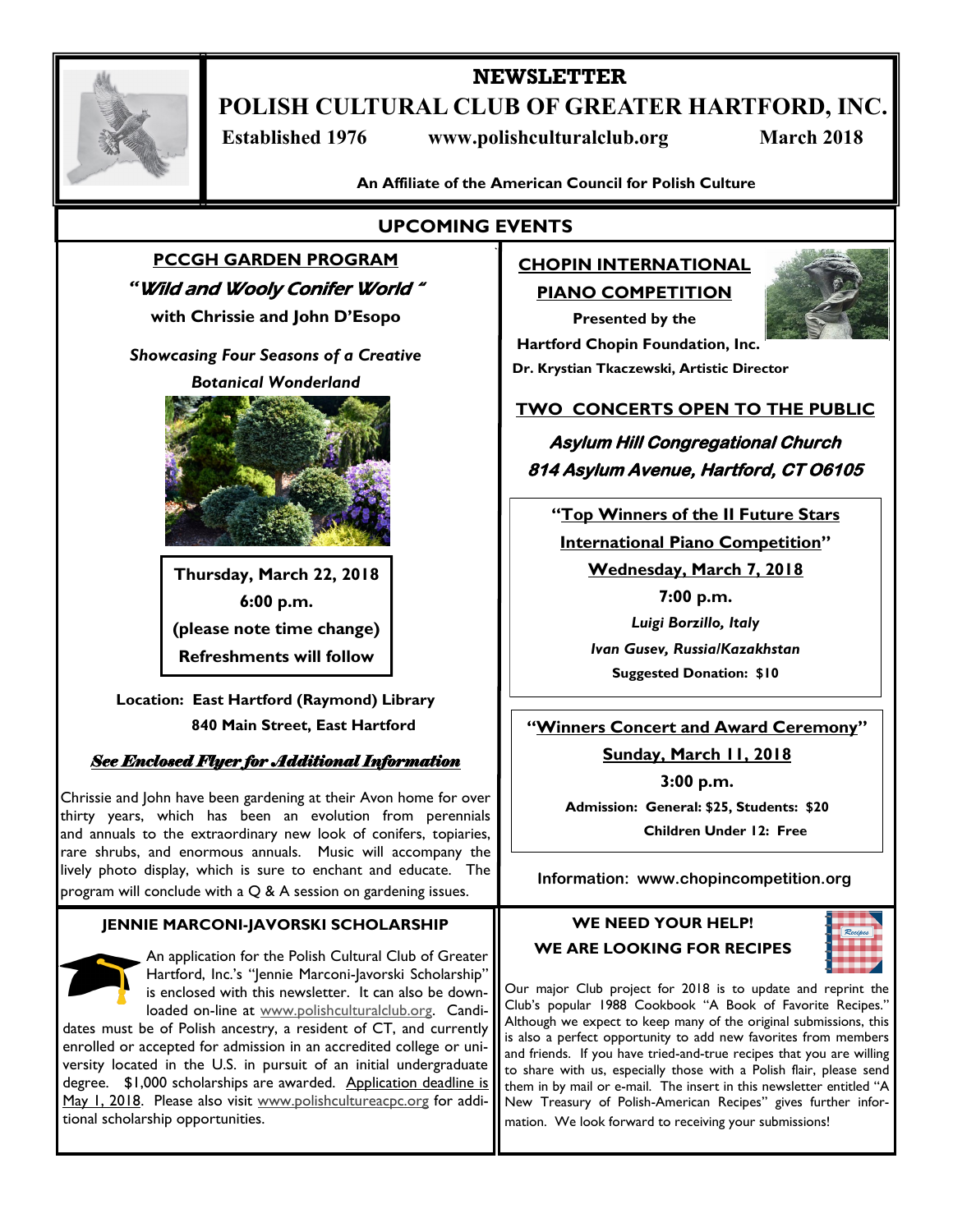

# *Page 2* **NEWSLETTER**

#### **CO-PRESIDENTS' MESSAGE**

Dear Friends,

With another successful holiday season behind us, we gratefully acknowledge the help and support of all the volunteers, members, and guests who made the 2017 Szopka Festival and Competition and our December Wigilia celebration both successful and memorable. Photos from both events have been posted to the Picture Gallery on our Club's website: www.polishculturalclub.org. When you get a chance, please visit and enjoy a look back.

Spring is literally just around the corner, and it will soon be time to "drown Marzanna." In case you don't know the background of this old Polish tradition, see the article to the right.

A lot is happening over the next month. The front cover (and inserts) give further information about our spring garden presentation "Wild and Wooly Conifer World" by John and Chrissie D'Esopo and two public concerts of young musicians sponsored by the International Chopin Competition (their talent and poise is awesome). It is time to consider and complete applications for the Club scholarship and also the two scholarships offered by the ACPC (www.polishcultureacpc.org). And, of course, we will all soon begin the preparations for the joyous Easter season.

As mentioned on the front page and in the enclosed solicitation letter, please look through your favorite recipes and submit one or more entries for the updating of our Club cookbook "A New Treasury of Polish-American Recipes," which will be published sometime this year. The Club is blessed with so many fantastic cooks and bakers that we are proud to feature their selections. Many Polish-Americans are looking back to their roots, and this is an opportunity to provide them with a taste of delicious foods that have been favorites of yours. Please help us. Tell your family and friends as well.

With best wishes to all our members and friends from our Board.



ŗ

*Weso*ł*ego Alleluja!* Happy Easter

*Fran Pudlo and Pattie Kaczynski, Co-Presidents*

### **2017-2018 CLUB OFFICERS AND BOARD OF DIRECTORS**

| Co-Presidents:  | Patricia Kaczynski and Frances Pudlo |
|-----------------|--------------------------------------|
| Vice President: | John Majdan                          |
| Secretary:      | Lilia Kieltyka                       |
| Treasurer:      | Raymond Kowalski                     |
| Historian:      | Patricia Kaczynski                   |
|                 |                                      |

Board Members: Clifford Archie, Patricia Archie, Ursula Brodowicz, Marek Czarnecki, Edward Farley, Krystyna Farley, Mary Heslin, Florence Langridge, Anna-Mae Maglaty, Louis Maglaty, Carol Bogon Phelan, Virginia Pudlo, Elizabeth Sikorsky, Krystyna Wisło, and Nancy O. Yiznitsky.

#### **DROWING MARZANNA**



On the fourth Sunday of Lent, or around March 21, crowds of people, some of them in traditional costume, gather on the riverbanks of Poland. They bring with them large stuffed dolls mounted atop a tall stick. These are the Marzannas. Some may be straw scarecrows, some may be rag dolls. Groups of people form a circle around a doll, and they sing songs about the departure of the cold winter weather that will allow spring to arrive. Drowning Marzanna in a river, lake, or pond is accompanied by the following words: *"Marzanna, Marzanna, swim across the seas. Let flowers bloom, and fields turn green."* The Marzanna is then thrown into the water, an act that symbolizes the death of winter. Sometimes they set the straw doll afire before throwing it into the water. Drowning Marzanna is a very old tradition whose roots are found in the fears of early farmers who dreaded the long dark winters experienced in northern Europe. They were very happy when the sun reappeared in the spring. While this ritual still takes place in small towns and remote villages of Poland, today drowning Marzanna is a light-hearted event, often celebrated as part of school activities.



**PĄCZKI NA KARNAWAŁ — 2018**

Thanks to our Pączki team, L to R standing: Fran Pudlo, Elizabeth Sikorsky, Lilia Kieltyka, Gini Pudlo, Lou Maglaty and Anna-Mae Maglaty (seated), along with Carol Phelan (not pictured), 22 dozen pączki of varying flavors were sold and enjoyed by the parishioners of SS. Cyril & Methodius Church on Sunday, February 11 to celebrate Tłusty Czwartek (Fat Thursday) in preparation for the beginning of Lent.

|                          | <b>NEWSLETTER STAFF</b>             |                        |  |
|--------------------------|-------------------------------------|------------------------|--|
| l Editor:                | <b>Frances Pudlo</b>                | (francespudlo@att.net) |  |
| <b>Assistant Editor:</b> | <b>Anna-Mae Maglaty</b>             |                        |  |
| Staff:                   | Carol Bogon Phelan, Nancy Yiznitsky |                        |  |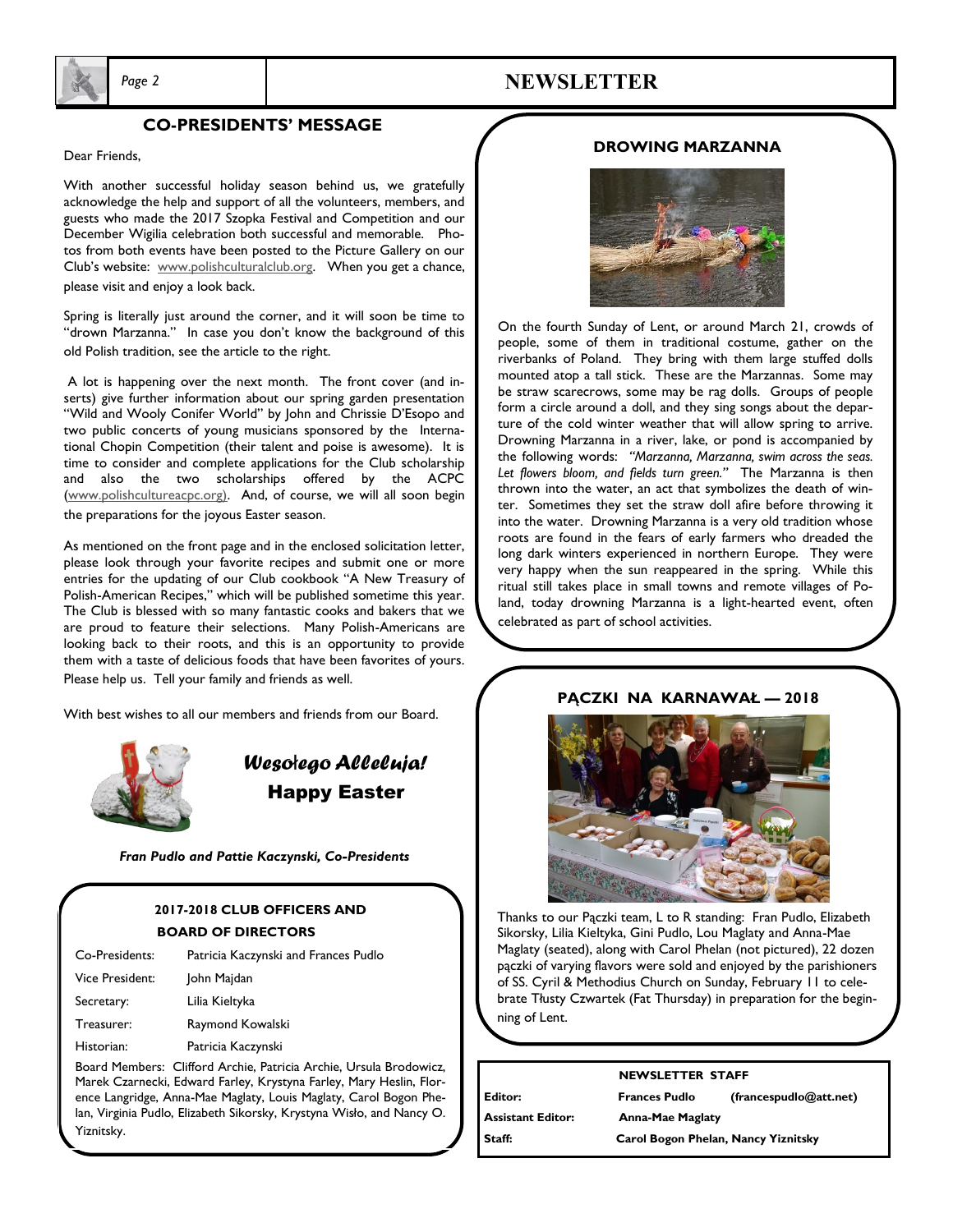# **Polish Cultural Club of Greater Hartford, Inc.** *Page 3*

#### **DID YOU KNOW . . . . THE BRITISH ROYAL FAMILY HAS A POLISH CONNECTION?**



Countess Julia von Hauke, Princess of **Battenberg** 

The family name of the current British royal family is not actually Windsor, but Hanover, and Prince Philip's family name is not Mountbatten, but Battenberg. Both of these illustrious families changed their German names during the World War I because anything that sounded German was unwelcome. As it turns out, the latter name, Battenberg, has a rich and interesting Polish connection through a young woman named Julia Therese Salomea Hauke, who was born in Warsaw, Congress Poland on November 24, 1825 and died on September 19, 1895. Through her marriage to Prince Alexander of Hesse and by Rhine, she became the ancestress of the current generations of British and Spanish royal families.

Julia's father, Maurycy, had fought in Napoleon's Polish Legions in Austria, Italy, Germany, and the Peninsular War. After his service in the Polish army since 1790 and the army of the Duchy of Warsaw from 1809 to 1814, he entered the ranks of the army of Congress Poland, became a full-fledged general in 1828, and was awarded a Polish title of nobility. Recognizing his abilities, Tsar Nicholas I appointed him Deputy Minister of War of Congress Poland and elevated him and his family in 1829 to the rank of counts, thereby automatically making Julia a countess. In the November Uprising of 1820 led by rebelling army cadets, Grand Duke Constantine, Poland's *de facto* viceroy, managed to escape, but Julia's father was shot dead by the cadets on a Warsaw Street. Her mother, Zofia, died of shock shortly afterwards, and their children

were made wards of the Tsar. Thus, Julia is sometimes referred to as "the poor little Polish orphan."

Julia served as lady-in-waiting to Tsarina Marie Alexandrovna, wife of the future Tsar Alexander II and sister of prince Alexander of Hesse and by Rhine. She met Prince Alexander while performing her duties at court in St. Petersburg. The Tsar did not approve of any liaison between his son's brother-in-law and so the two arranged to leave the St. Petersburg court. They were married on October 28, 1851 in Breslau in Prussian Silesia (present-day Wrocław, Republic of Poland). Since Julia was considered to be of insufficient rank to have any of her children qualify for the succession to the throne of Hesse and by Rhine, the marriage was considered "morganatic." According to the law, this meant that any children would bear only their mother's maiden name, Hauke. The Grand Duke of Hesse refused to have his nephew's children be known as Hauke and suggested instead the name of a good extinct family, the von Battenbergs, Thus Julia was elevated to the rank, dignity, and title of the Countess of Battenberg.

Although small in stature, just five feet two inches, Julia had a good mind and a will to succeed. She won the respect not only of her husband's family but of the royal households in Europe. The Battenbergs had five children, all princes and princesses of Battenberg: Marie, Ludwig (Louis), Alexander, Heinrich (Henry), and Franz Joseph. Her eldest son, Ludwig (Louis) of Battenberg, became a British subject, and during World War I, due to anti-German sentiment prevalent at the time, anglicized his name to Mountbatten (a literal translation of the German Battenberg), as did his nephews, the sons of Prince Henry and his wife Princess Beatrice. The members of this branch of the family also renounced all German titles and were granted peerages by their Cousin King George V of the United Kingdom. Louis married into the British royal family and became an Admiral in the British Navy. His son, Julia's grandson, Louis, became the 1st Earl Mountbatten (formerly Battenberg) of Burma and Viceroy of India, uncle of the current Prince Philip.

A daughter of the "Polish Orphan" married into the Greek royal family and from that line comes Prince Philip (Julia's great grandson) husband to Queen Elizabeth II. And, of course, Prince Charles, Princess Anne, Prince Edward, and Prince Andrew are Julia Hauke's great great grandchildren, with the newest generations of royals being represented by Prince William (and his children) and Prince Harry.

Source: Polish Profiles and Other Stories, by Kaya Mirecka Ploss, published by ACPC, 2005 and Wikipedia.org.

#### **HAVE YOU TRIED KABANOSY?**

The *kabanos* (plural: *kabanosy*) is a firm, long, finger-thick dry pork sausage, whose name was derived from the Tartar word for wild boar — *kaban*. That seemingly exotic derivation harks back to the sprawling medieval Polish-Lithuanian Commonwealth which stretched all the way to the Black Sea and bordered Turkey. The fact that this sausage's popularity has withstood the test of time is attributed to both its hearty, meaty flavor and prolonged longevity. Because it keeps indefinitely without refrigeration, over the centuries it was the preferred food of travelers, hunters, and soldiers marching off to war, who could literally tuck the stick-like kabanosy under their belts.



 Kabanosy are made from a combination of diced lean and fatty pork, seasoned with salt, pepper, garlic, caraway, and possibly a pinch of ground allspice. A bit of saltpeter is added to cure the mixture and help it retain its nice reddish-brown hue. After a night of flavor-blending in a cool place, the mixture is tightly stuffed into thin sheep casing and hung up in the breezy outdoors to air dry. Next, they are slowly smoked to a nice reddish-brown. They are again air-dried for several days until they weigh about one-half of what they did before processing. Kabanosy owe their longevity to smoking and drying, as it is the moisture in sausage that causes it to spoil. The finished product ranges from firm but supple to dry and brittle, and hearty. Their meaty texture nicely blends a discernibly peppery, garlicky, and smoky flavor with a touch of caraway. Today, kabanosy are favorites with Polish campers, hikers, picnickers, anglers, and hunters, but they have also been increasingly catching on across Polonia, being available Polish delis, groceries, or markets. If you have not yet had a kabanos, perhaps you will give it a try.

Source: Robert Strybel, The Polish American Journal, August 2017.